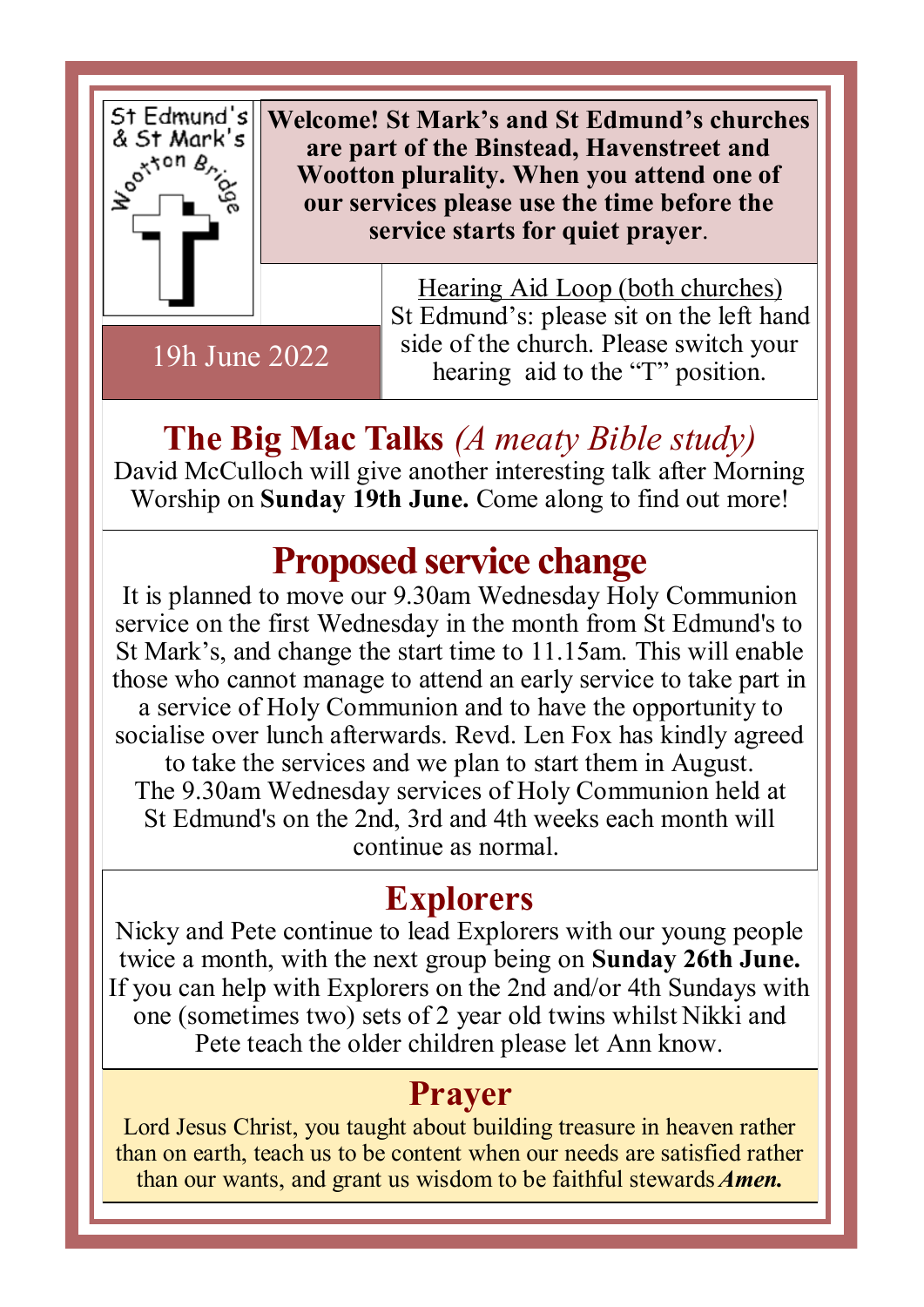**THIS WEEK'S READINGS** First Sunday after Trinity *Either* 1 Kings 19.1-4, [5-7] 8-15a *or* Isaiah 65.1-9; Galatians Sunday, 26th June Second Sunday after Trinity *Either* 2 Kings 2.1-2, 6-14 *or* 1 Kings 19.15-16, 19-end; Galatians 5.1,

13-25; Luke 9.51-end

### **PLEASE PRAY FOR…**

**…** Bishop Jonathan, Asst.Bishop Rob, Rev Allie Kerr, God's mission and our ministry in Wootton, The Island School and Street Pastors

*…those who are sick or in any kind of need:* Margaret H, Geoff, Susan and David, Mike C, Our Arab Christian brothers and sisters in North Korea and the Middle East, Little Lions families, children of our church and parish, and all on our Luke 11 Line

…*those in Our Year's Mind*: 20<sup>th</sup> Eva Richards, 24<sup>th</sup> Karen Feek

*If you would like a name to be added to the prayer list (with the consent of the person named) please let Helen Davison know. Names will remain on the list for an initial period of 4 weeks. Please inform Helen if you wish a name to be included after this time, or when prayers have been answered or are no longer needed. Names in our 'Year's Mind' will be published for three years and then removed unless otherwise requested. Thank you.*

# **Isle of Wight Foodbank**

Collection boxes are available in both Churches for food etc. Financial donations are also much appreciated.

# **Archbishop's prayer for Ukraine**

God of peace and justice, we pray for the people of Ukraine today. We pray for peace and the laying down of weapons. We pray for all those who fear for tomorrow, that your Spirit of comfort would draw near to them. We pray for those with power over war or peace, for wisdom, discernment and compassion to guide their decisions. Above all, we pray for all your precious children, at risk and in fear, that you would hold and protect them. We pray in the name of Jesus, the Prince of Peace. *Amen.*





3.23-end; Luke 8.26-39

Wednesday, 22nd June 9.30am at St Edmund's

2 Kings 22.8-13 (OT p.366)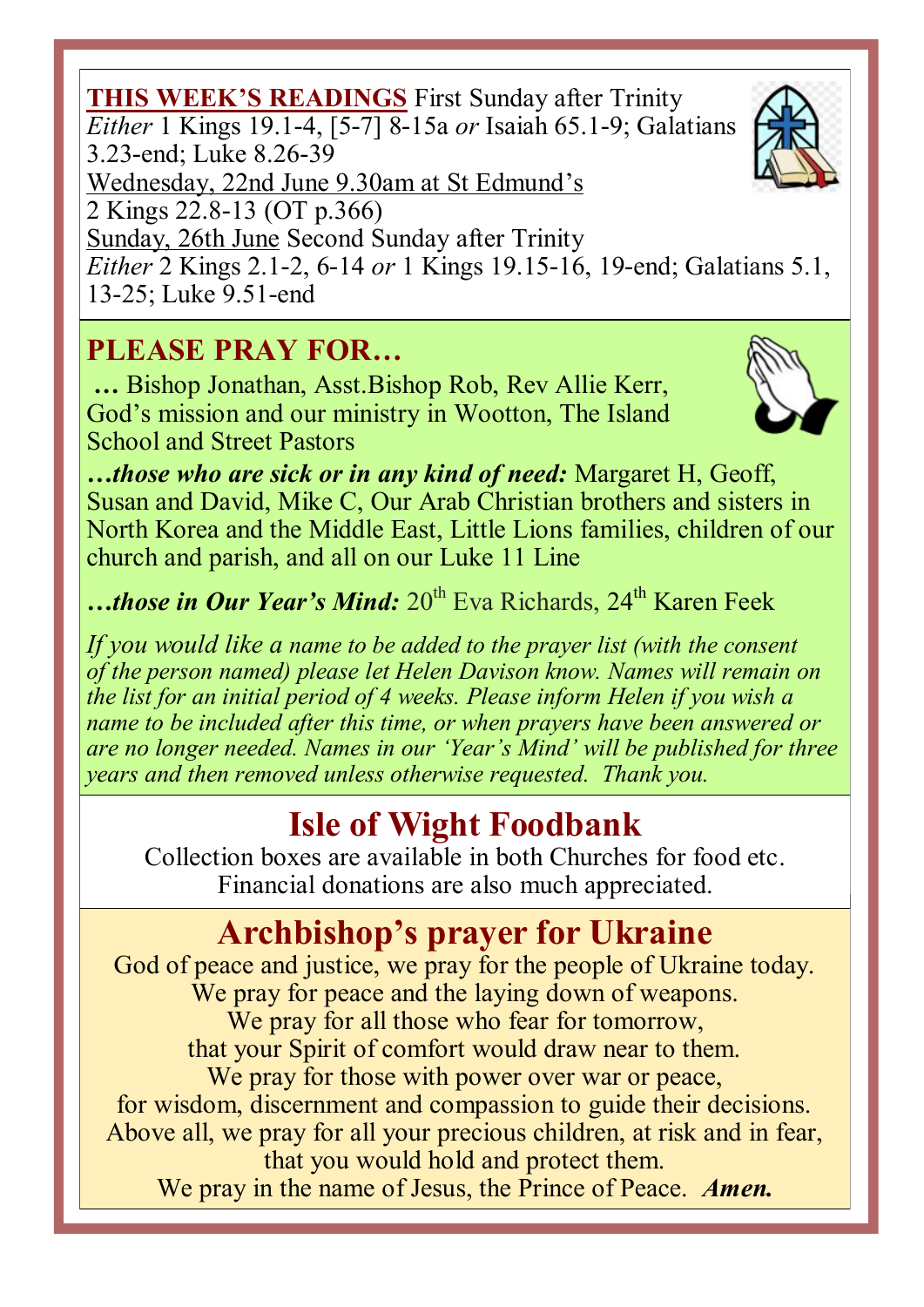#### **GENERAL INFORMATION:**

#### **Useful Resources**

The free 'Daily Hope' phone number is still available for hymns, reflections and prayers on 088 804 8044 and details of services being streamed can be found here: https://www.portsmouthcathedral.org.uk/

## **Little Lions**

The next groups will be held on **Wednesday 22nd and 29th June**  from 10-11.30am. One of the helpers is moving and so they are looking for someone to help. If you like small children, have a listening ear for parents and (the icing on the cake) like doing craft, please get in touch with Ann!

#### **The Bridge**

The next session of Bridge-folding will be held in the Coffee Lounge at 2pm on **Friday 24th June.** Please come along and join us!

### **Coffee Morning**

The coffee mornings are restarting at 10am on **Tuesday 28th June** in St Mark's Coffee Lounge. Why not come along and bring a friend booking is not required. If you need a lift, please let Ann know.

### **Talk by Dr Noel Stimson**

Dr Noel Stimson is giving a talk on 'The Biggles Club - Some Island WW2 Aviators' on **Friday 1st July** at 7.30 pm at Holy Cross Church. Tickets cost £7 and will include a glass of Pimms and light refreshments. They are obtainable from Tina (611020); Joan (614053); Jo (567874); Hilary (615551).

### **Lionheart Festival on the Isle of Wight**

A new Christian Festival of Worship with guest speakers and artists, fun, prayer, creative activities, camping, relaxing, laughter and worship. From **July 15th to 17th**, at the County Showground. Tickets and more information from: https://lionheartfestival.co.uk/

### **WB Methodist**

Come and enjoy coffee and chat at Wootton Methodist Church from 10am-12noon every Monday.